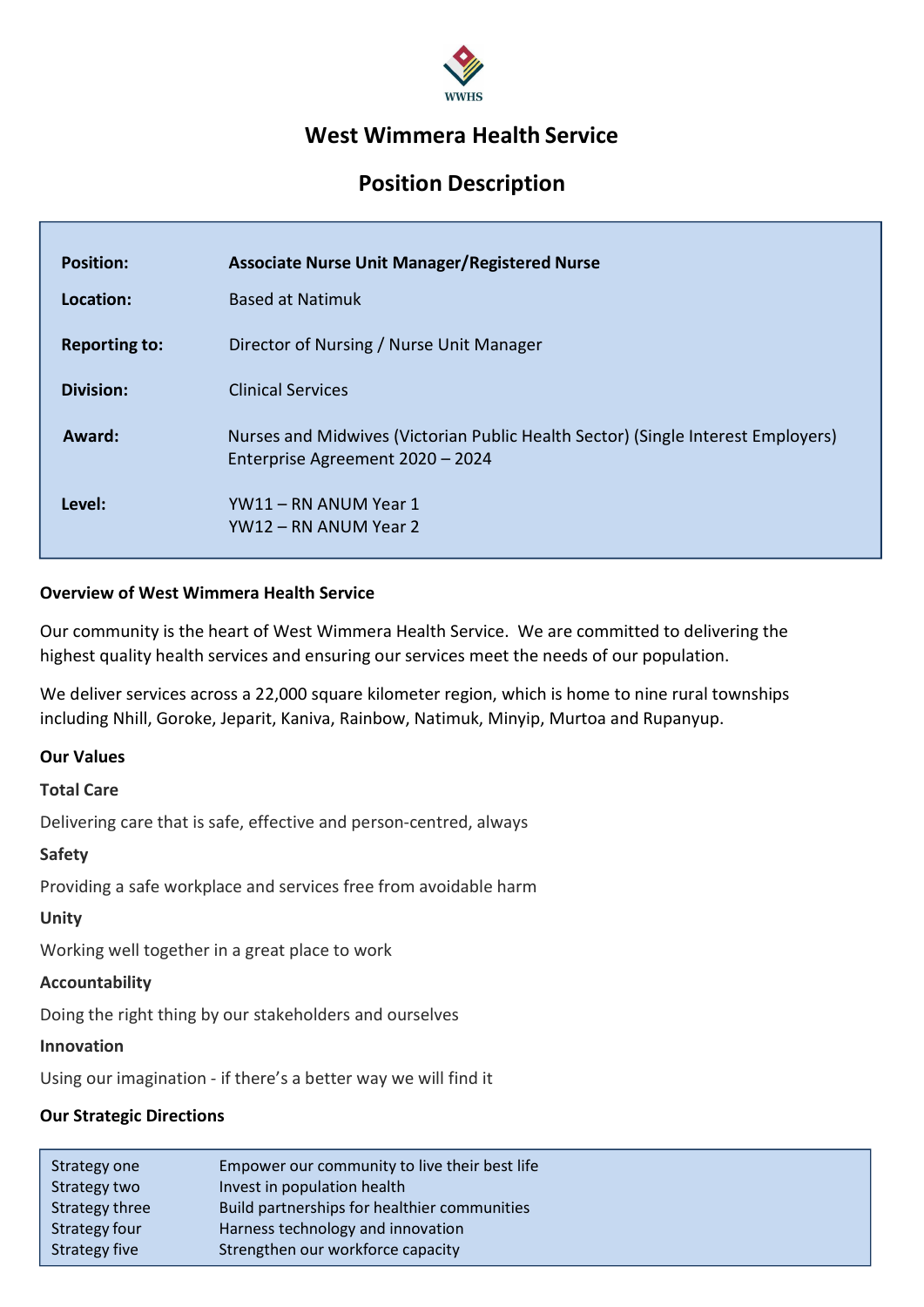#### Position Relationships:

| <b>Key Internal Relationships</b> | <b>Key External Relationships</b> |
|-----------------------------------|-----------------------------------|
| • Employees                       | • Community                       |
| • Managers                        | Consultants<br>$\bullet$          |
| • Executive Directors             | Customers<br>$\bullet$            |
| • Visiting Medical Officers       | <b>Visitors</b><br>$\bullet$      |
| • Radiographers                   |                                   |
| • Patients                        |                                   |
| • Residents                       |                                   |
| Students<br>$\bullet$             |                                   |
| • Volunteers                      |                                   |
|                                   |                                   |

## Position Overview:

The Associate Nurse Unit Manager/Registered Nurse is to work collaboratively with the Director of Nursing/Nurse Unit Manager of the facility. They work with the Multi-disciplinary team to facilitate and foster the provision of best practice standards of nursing care to the patients/residents, their families and carers.

## Key Selection Criteria:

## Essential:

- 1. Effective communication and organisational skills.
- 2. Ability to problem solve and make decisions in a variety of complex situations.
- 3. Have evidence of completed COVID-19 Vaccination
- 4. Have a minimum of 3 years' experience in clinical care
- 5. Have an excellent understanding of iCare, ACFI and the Aged Care Quality Standards (aged care facilities)
- 6. Have an excellent understanding of the National Safety and Quality Health Service Standards (acute facilities
- 7. Registered with the Australian Health Practitioner Regulation Agency (AHPRA).
- 8. Worker screening clearance police check, working with children check and NDIS Worker Screening Check (Applicable to disability support and service providers only).
- 9. Hold a Victorian Driver's License

# Desirable:

10. Desirable to have or working towards managerial qualifications.

# Key responsibilities:

- Achieve results, innovation and drive change to deliver a high quality of clinical care.
- Quality, safety and risk management adherence to and monitoring.
- Managing the performance of the facility and direct reports on a shift-to- shift basis.
- To continuously improve health service delivery through effective risk management.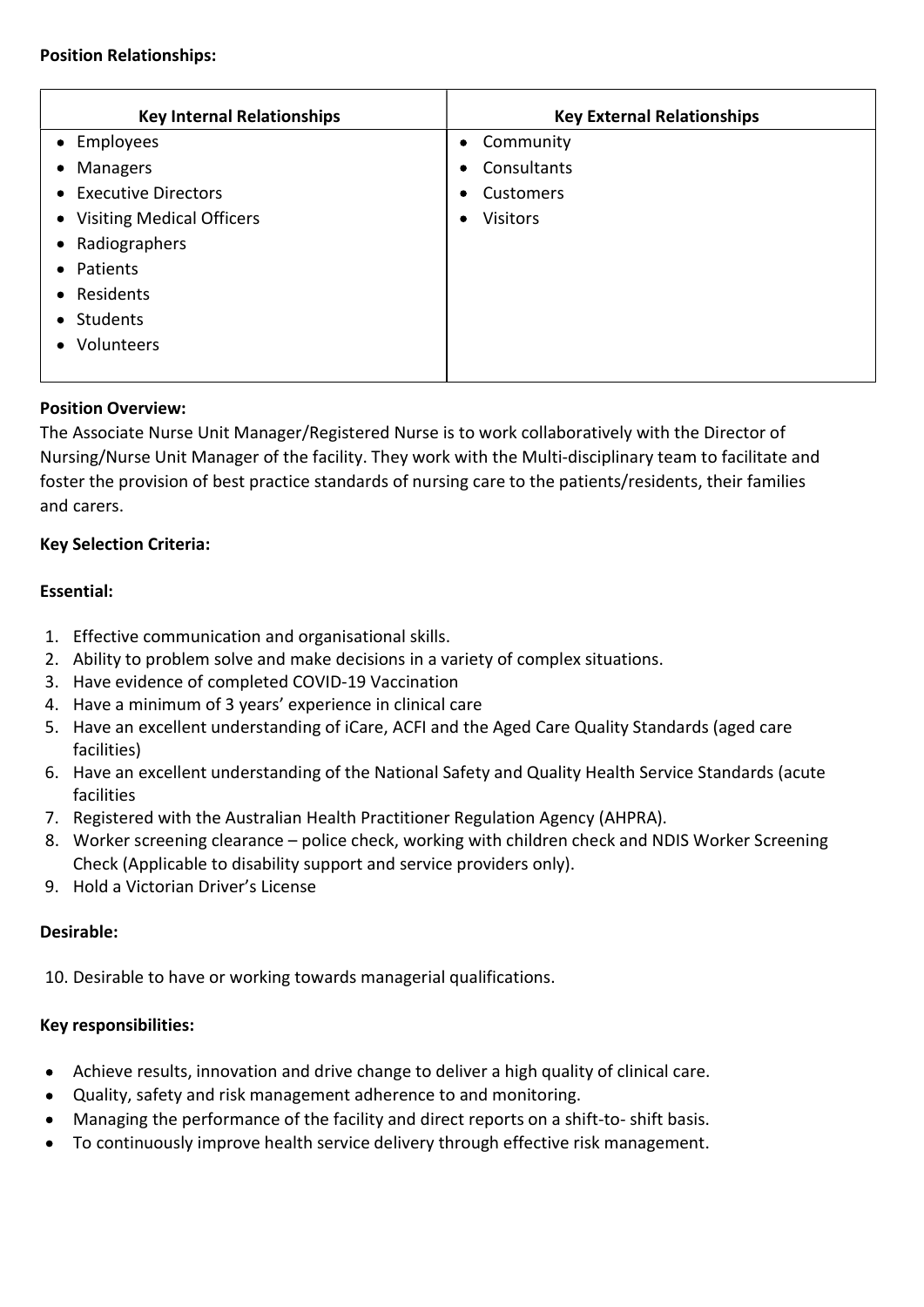# Statement of duties:

# Professional Practice:

- $\bullet$ Ensure familiarity with the expected standards of performance in the role and actively contribute to own personal development.
- Maintain a good working knowledge of and adherence to standards and legislation relevant  $\bullet$ to the role (such as Child Safe Standards, Aged Care Act etc.) and actively promote compliance to any such standards and legislation.
- Comply with all relevant WWHS policies and procedures and any program specific  $\bullet$ guidelines.
- Assume the responsibility of a portfolio at the facility, complete the training and carry out the duties associated with the portfolio;
	- o No Lift Lead & OHS Support/Deputy
	- o Infection Control Lead
	- o Quality Audits & Continuous Improvement Lead
	- o Clinical Supervision and Support Lead
	- o Rostering and EBA
- Disseminate information to the staff in relation to your portfolio  $\bullet$
- Participate in relevant clinical committee meetings as delegated by the Director of Nursing.  $\bullet$
- Work in accordance with West Wimmera Health Service's Code of Conduct and demonstrate commitment to the Service's core values.
- Communicate information and expectations clearly and concisely in a way that supports and  $\bullet$ builds effective and collaborative working relationships with all staff.
- Liaise effectively with the Director of Nursing/Nurse Unit Manager regarding requirements  $\bullet$ of work and needs of the clinical division.
- Work collaboratively with the Director of Nursing/Nurse Unit Manager to facilitate nursing  $\bullet$ staff input into decisions affecting clinical practice and workflow within the clinical unit.
- Demonstrate leadership in situations that demand action and strong management focus in  $\bullet$ the clinical unit.
- Assist with orientation of new staff and take on a mentor role as required.  $\bullet$
- Attend all required staff meetings and trainings.  $\bullet$
- Effectively deal with challenging behaviors and the resolution of conflict within the clinical  $\bullet$ unit on a shift-to-shift basis.
- Administrate the medications to the patients/residents.  $\bullet$
- Attend to relevant charting and daily documentation.  $\bullet$
- Recognise, respond and escalate changes in the patients/residents condition.  $\bullet$
- Any other associated duties as delegated by the Director of Nursing/Nurse Unit Manager at  $\bullet$ any time.

# Quality, Safety and Risk Management:

- Ensure compliance at all times, with mandatory education competencies by the due date in  $\bullet$ accordance with WWHS policies and protocols.
- Ensure and take all reasonable care for your personal safety and the safety of patients, consumers,  $\bullet$ volunteers and colleagues.
- Participate in relevant quality improvement activities as directed by the Executive Director of  $\bullet$ Quality & Safety
- Identify and report relevant risks including those relating to human resource management, workplace culture and industrial relations and actively work other staff as appropriate to
- Ensure you are aware of the West Wimmera Health Service's emergency procedures.  $\bullet$